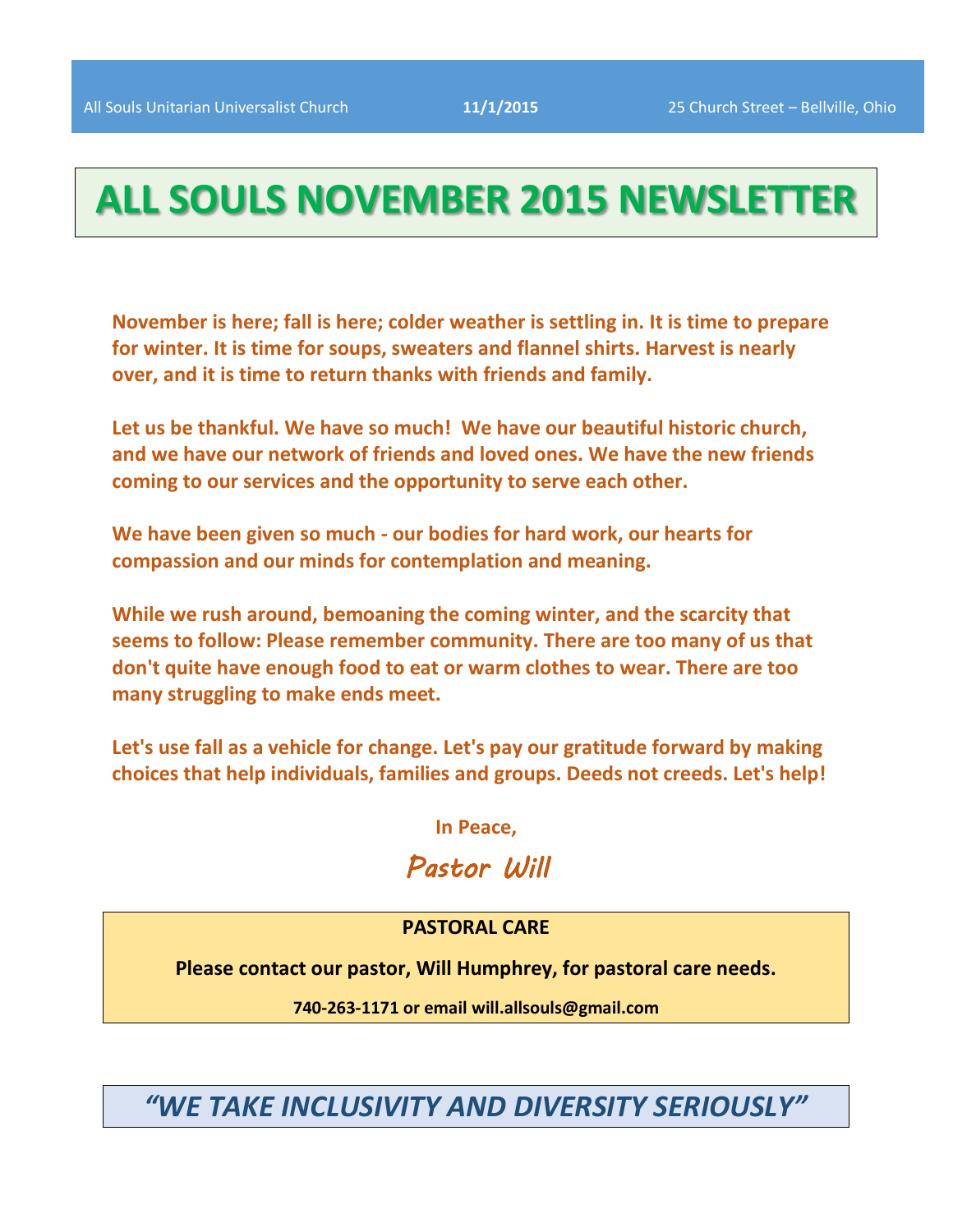# *MESSAGES FROM THE BOARD*

### **…from Glenn Myers, President**

# **DARE TO BE DIFFERENT**

Just who are we Unitarian Universalists (UUs) anyway? Well, it depends on which UU member you ask. That answer may seem evasive, but it really is a substantive description.

Now if the question is: "How do we describe the UU Church?", the answer can be more definitive. The Unitarian Universalist Association of Congregations (UUA) defines the UU Church as a liberal organization that welcomes people with different beliefs but are united by shared values - not by creed or dogma.

Admittedly, this can be confusing and perhaps can only be fully understood if one is immunized against the idea that UUism is a religion. Rather, it is a church organization whose members usually display a variety of religious beliefs and secular philosophies. A UU Congregation's adhesiveness and strength are not based on religious unity - rather they come from tolerated differences of beliefs. Each member is respected and supported in his/her personal pursuit of spirituality through congregation fellowship and study.

Perhaps the single most important adhesive in the UU Church is the dogged dedication to social justice (the heart of five of the Seven Principles). Oppression of any flavor is addressed and discouraged by harnessing the power of love and putting its energy to work.

Not only do we UUs dare to be different - we must continuously strive to be different. Sometimes All Souls is criticized for being that "weird" church, or that church that doesn't believe in anything; however, we must maintain our stance lest we become just another local church with specific beliefs and prejudices, each surrounded by high sideboards.

All Souls members come to us from various Christian denominations and independent churches others come from various faiths or no religious faith at all. Our church does not attempt to "convert" people, we simply welcome anyone who shares the values set forth in the Seven Principles.



Judy Shaffer has organized a monthly **All-Inclusive Casual Get-Together for All Women** on the third Wednesday of each month. Plan to join Judy for an evening of conversation on Wednesday, November 18 @ 7:00 p.m. Come as you are.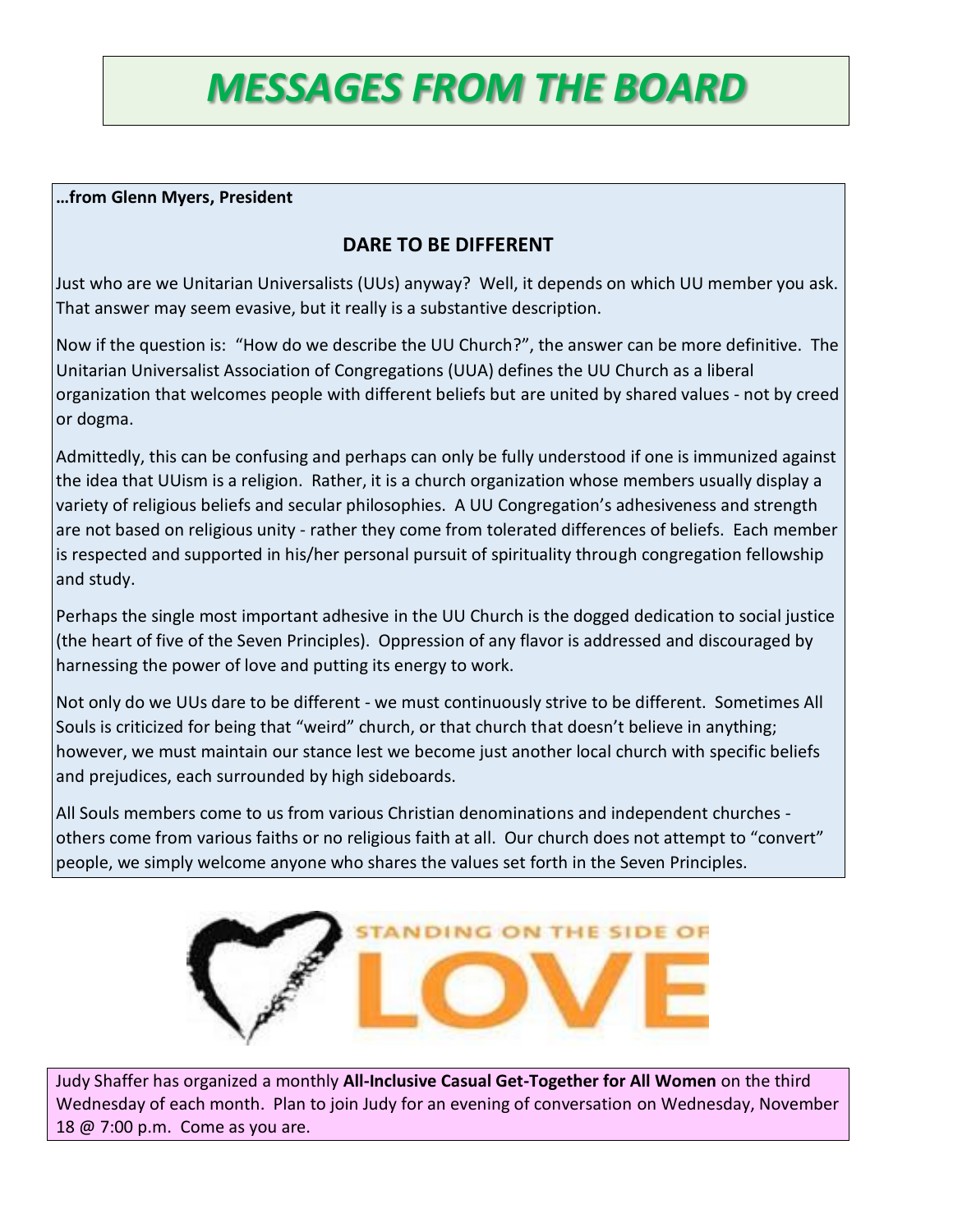# **SEPT. TREASURER'S REPORT**

|                                      | <b>SEPTEMBER</b> | $Y-T-D$   |
|--------------------------------------|------------------|-----------|
| <b>INCOME</b>                        |                  |           |
| <b>Pledges</b>                       | 2,275.00         | 6,890.00  |
| <b>Offerings</b>                     | 460.00           | 1,539.00  |
| <b>Maintenance Fund</b>              | .00              | 1,950.00  |
| <b>Kenya Coin Collection</b>         | 56.76            | 241.27    |
| <b>Rummage Sale</b>                  | .00.             | 1,097.54  |
| <b>Recycle</b>                       | 0.00             | 0.00      |
| <b>Minister's Discretionary Fund</b> | 0.00             | 0.00      |
| <b>Fundraising Expenses Account</b>  | $-327.74$        | 672.26    |
| <b>Other</b>                         | 0.09             | 0.56      |
| <b>TOTAL</b>                         | $2,464.11*$      | 12,390.63 |
| <b>EXPENSES</b>                      | 3,220.93**       | 11,877.88 |
| <b>DIFFERENCE</b>                    | $-756.82$        | 512.75    |

**\*A monthly income of \$3,645.50 is required in order to meet annual expenses of \$43,746.00**

**\*\*Expenses Other than "Usual": None**

# **SEPT. PLEDGE REPORT**

| <b>Total Units</b>        | -31 |
|---------------------------|-----|
| <b>Total Pledges</b>      | -24 |
| <b>Average Attendance</b> | 61  |

|                        | <b>SEPTEMBER</b> | $Y-T-D$   |
|------------------------|------------------|-----------|
| <b>Amount Pledged</b>  | 1,926.00         | 7,812.00  |
| <b>Amount Received</b> | 2,275.00         | 7,689.00  |
| <b>VARIANCE</b>        | 349.00           | $-123.00$ |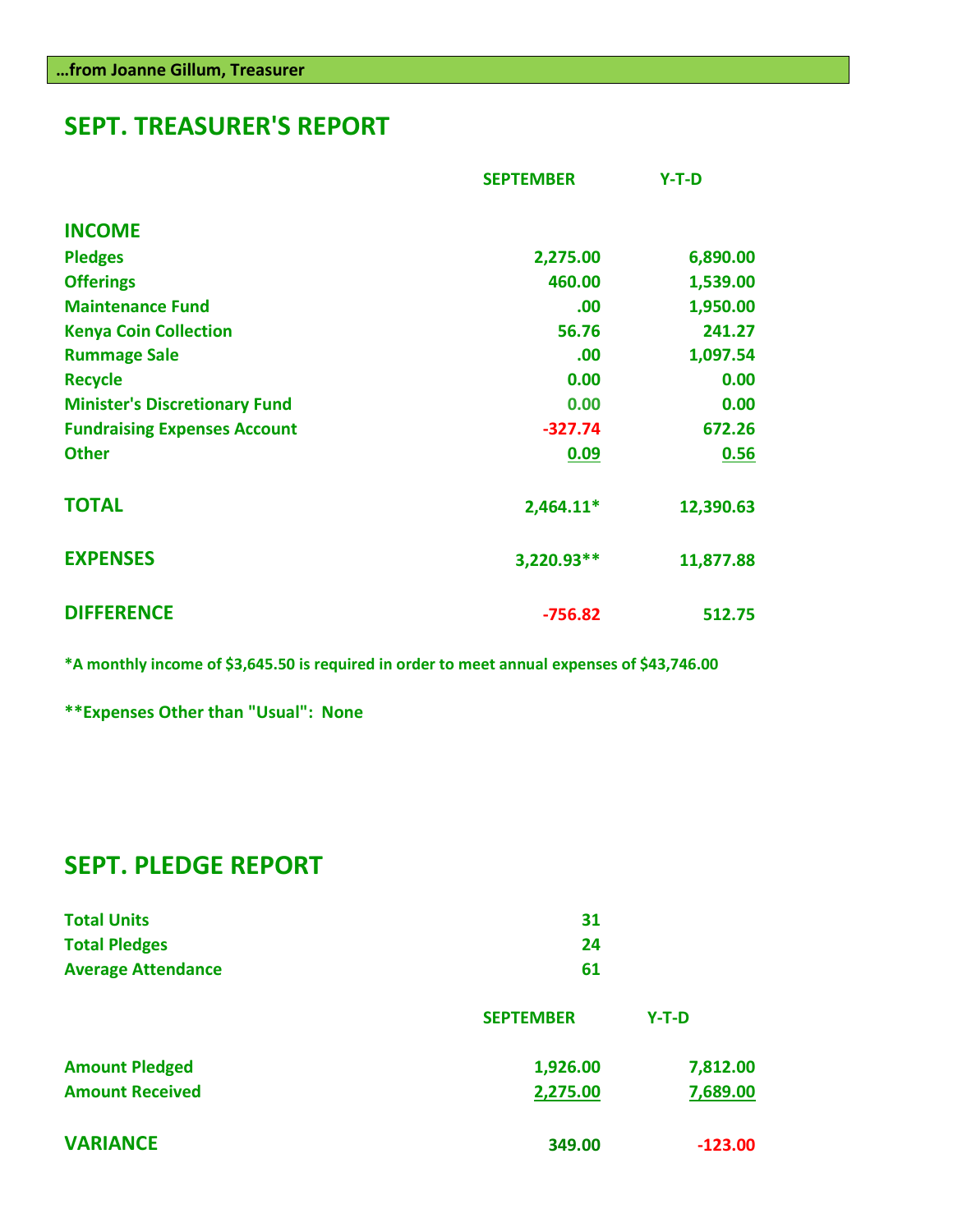#### **…from Chuck Rhodes, Building & Maintenance Trustee**

The church work day was held Saturday, October 10. The previous Friday, Deb Mattix and her husband raked and disposed of all the crabapples at the west end of the yard. A big THANK YOU goes out to Deb and her husband. On Saturday, five volunteers completed the following tasks: scrubbed front steps, washed the outside of all windows, washed restroom walls, washed tables and chairs, vacuumed the pews, checked and cleaned gutters and painted the inside of the new kitchen window. I want to thank Mike Garber, Jay Gilbert, Ann Kilgore and Bruce Kilgore for their hard work.

The mullion has been installed on the front door, which should prevent snow from blowing into the vestibule.

Thanks to Glenn Myers, the planter at the church sign is filled with topsoil and is ready for spring planting.

The shrubs by the old church sign have been removed, along with the annual flowers. If anyone wants the hostas, let me know. That area will be leveled and grass planted.

The remainder of the month will focus on ground maintenance, specifically leaf removal and winterizing the equipment.

#### **...from Mike Garber, Finance Trustee**

Saturday, November 14, is our Holiday Bazaar & Luncheon. This is a major fundraiser needed to balance the church budget.

Have you considered what you can do to contribute? Need some ideas? Renee Maginniss has suggestions in her newsletter article. Bruce Kilgore has listed food and supplies needed for the luncheon and bake sale in his newsletter article.

> **There will be three items raffled, valued at approximately \$50 each. Tickets are \$1 each, 6 for \$5 or 14 for \$10.**

Can you help for a few hours? Invite your friends and neighbors for lunch!

**See you at the Holiday Bazaar & Luncheon on November 14!**

### **HALLOWEEN FUN AT ALL SOULS!**



**Teasha Sargent & The Kids There Reed Richmond Renee Maginniss**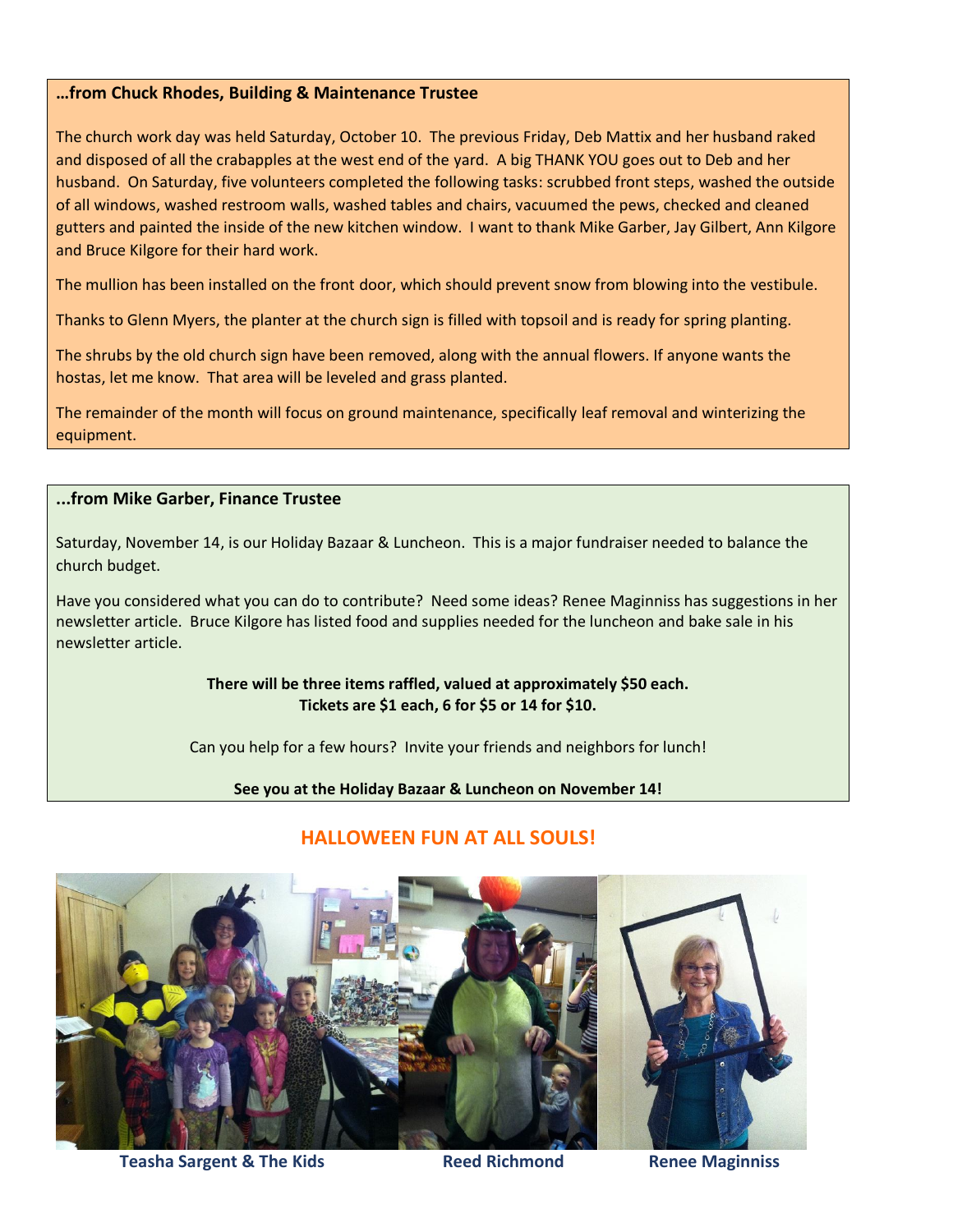#### **…from Liz Hansen, Religious Education Committee Chair**

Beginning Sunday, November 1, and continuing on November 8, 22, 29 and possibly December 6, Art O'Leary will facilitate a class on humanism based on the book "Creating Change through Humanism" by Roy Speckhardt, the executive director of the AHA (American Humanist Association). The book/class will be a primer on humanism.

Art was able to get books at a price of \$10, retail is \$18.99. Please see Art for a copy of the book! See Liz Hansen if you need to borrow a copy due to financial hardship. Humanism is one of the six sources of "living traditions" UU congregations affirm and promote. "Humanist teachings which counsel us to heed the guidance of reason and the results of science, and warn us against idolatries of the mind and spirit."

#### **…from Irene Maginniss, Secretary**

### *Holiday Bazaar*

#### *Help Us Make This an Upscale Event! Think Style and Flair!*

Bring us nearly new and delicately aged items, that are attractive and gift worthy. Unique & Special, antique, *Shabby Chic*, vintage, Retro, Art Deco, *Arts and Crafts* all stylish treasures waiting to be discovered - or created in your home-garage, crafting area, storeroom, basement, and attic.

What can you repurpose? What is your talent? Do you make things out of wood? Are you good with sewing, knitting, etc.? Handcrafted and fabricated, your Creations can enhance our displays and bring us much needed cash. Turn it into something marketable for our Bazaar.

Holiday ornaments, old and new - wreaths and lighted objects that are for sale, can add festive touches all around our displays.

Our saleable items include but are not limited to: Jewelry and Gems, Home Goods and Haberdashery; Dolls & Dishes & Diamonds, too. We've had Keepsakes and Kids Things, China, Clothing, Toys, Totes and Purses Games & Glassware, Sewing Stuff & Fabric Bundles; Games & Books, Ceramics and Sculpture, Linens & Tablecloths, Curtains and Throws, Sports equipment, Small appliances, tables, lamps, small furniture items, and other hand held devices are all welcome. Please make sure everything is clean and in good working order.

# *Creating with Fabric and Beads* **Sunday, November 1 & 8 after Church**

Materials and instruction provided. We will be making pins and magnets. Samples available. Other activities could be added for creating during these afternoons. Help us by coming forth with an idea, samples and/or supplies.

Can't come up with any items to donate? As always, your time volunteering and monetary contributions are welcomed and appreciated.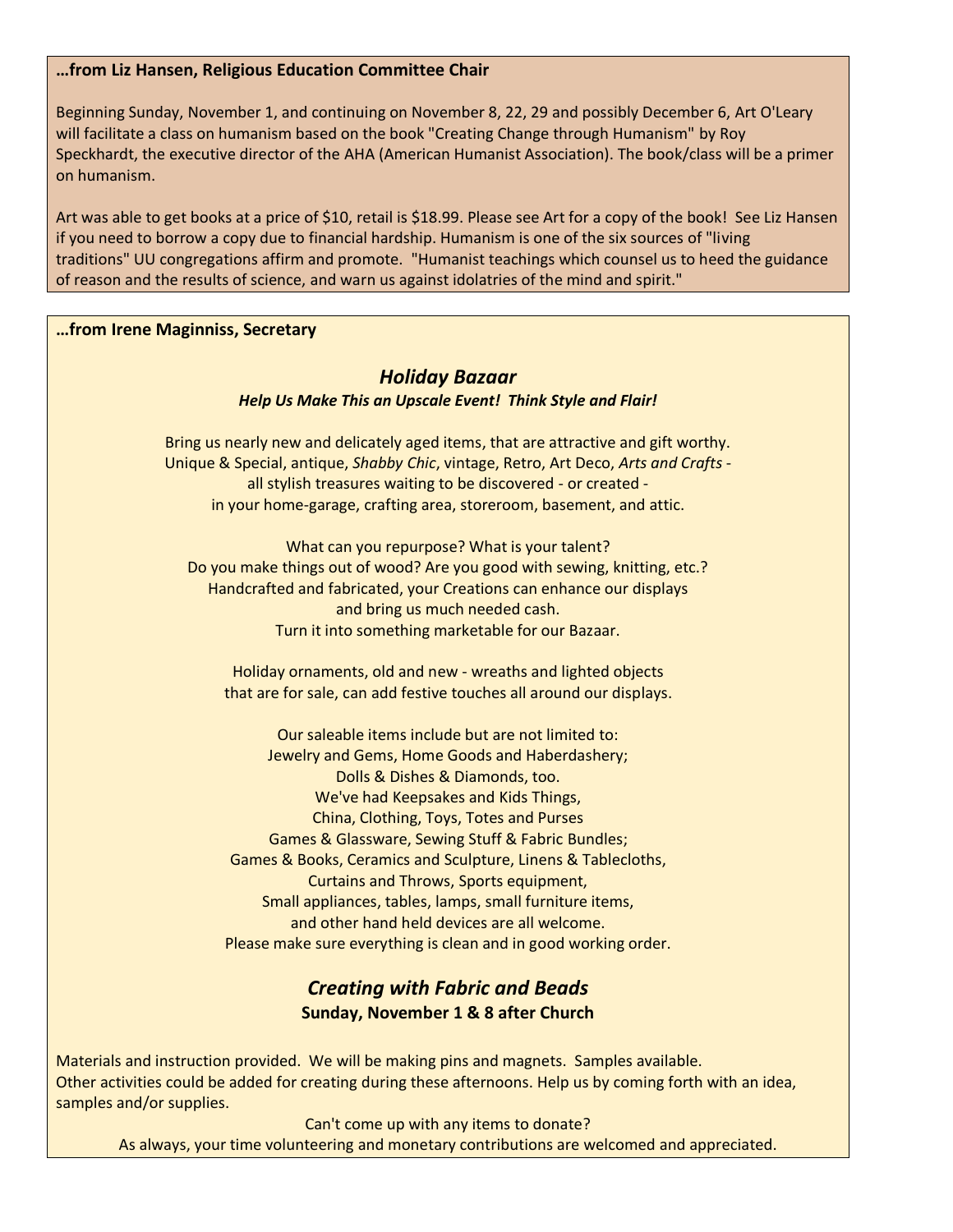#### **…from Bruce Kilgore, Fellowship Trustee**

I will be passing around a sign-up sheet for workers, food donations, ingredients for candy, candy making workers and pine swag supplies and workers for the Holiday Bazaar & Luncheon.

Thank you to all coffee hour workers!

#### **REMEMBER THE HOLIDAY BAZAAR & LUNCHEON ON SATURDAY, NOVEMBER 14!**

#### **…from Art O'Leary, Social Action/Social Justice Trustee**

Our efforts to establish good relations with the black community are moving forward. We completed Glenn's RE, "Racism and Reality", with a very successful dialogue with three members of the local NAACP chapter; they even stayed for our service. Plans are forming for a group of us to attend Mt. Calvary Baptist Church in the near future. If you have a date that works best for you, let me, Glenn or Pastor Will know.

On a related note, there have been a couple of significant resignations from the Mend Mansfield Coalition: Angel Ross-Taylor, the secretary, and Bridget Cole, WMFD anchor. They have formed a new group, "We Act", which sponsored the Maurice Clarett event. We will have to wait and see what this means for the coalition.

Glenn would like to get a table of eight at the NAACP banquet, and I'm planning on attending their next regular meeting November 10 at 6:00 pm. So, get involved if you are interested.

The "Make a Difference Day" food drive for the local food pantries has been very gratifying, and I will have delivered everything to the event at Graham Auto Mall by the time you read this. Thanks to everyone who participated!

> **Peace, Art**

# **HALLOWEEN FUN AT ALL SOULS!**



**Marqua Myers Carry Eric & Archer Sargent Collemn Myers Bruce Kilgore Eric Hansen & Will Humphrey**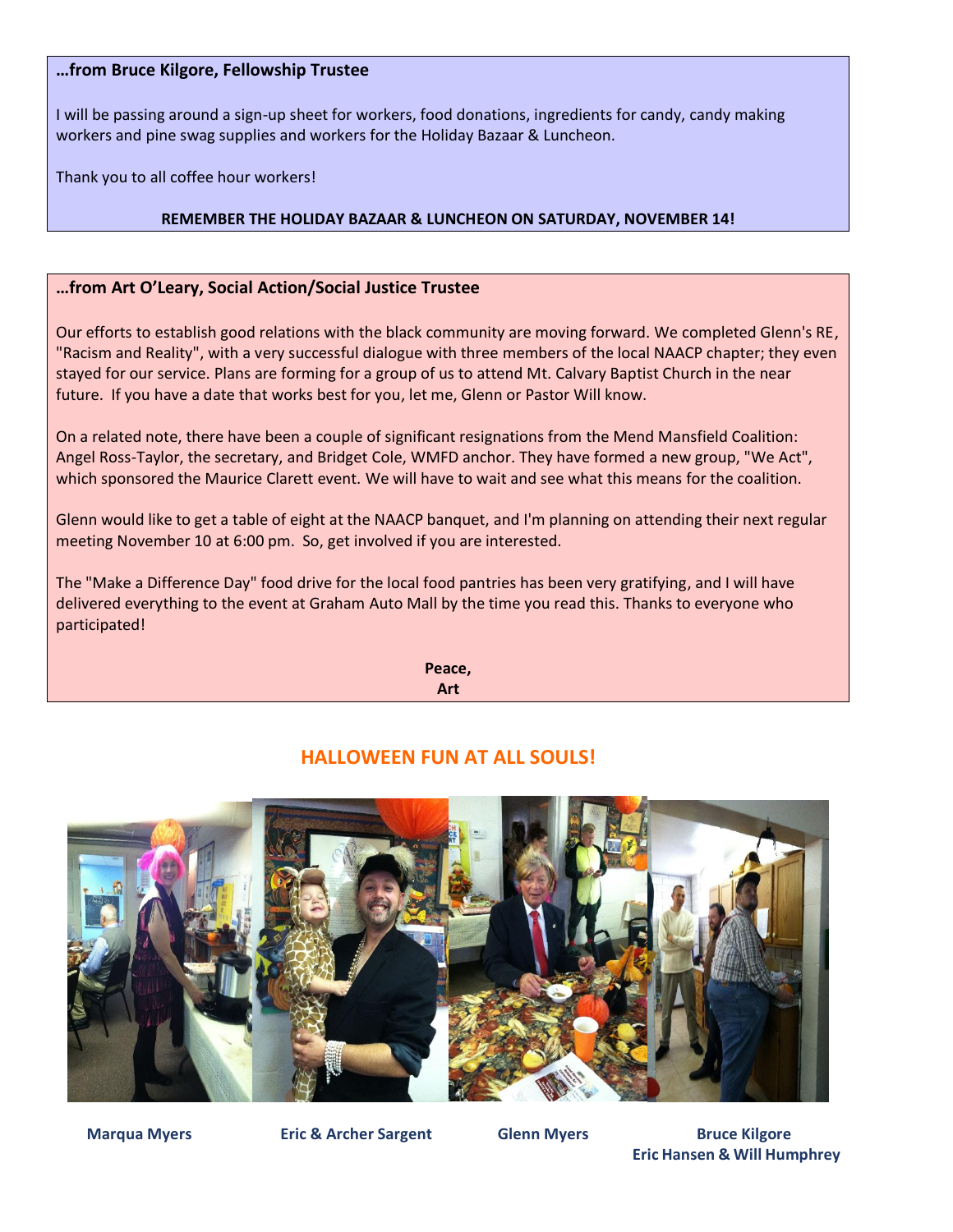#### **…from Brian Moore, Pulpit & Worship Trustee**

# **Greetings from the Pulpit Chair**

Well here we are in November. I find November holds one of my favorite Holidays. Thanksgiving. Eat, drink and be merry, hopefully with loved ones and friends. The least complicated holiday of them all, but the most important one. The holiday that asks us to give thanks and be grateful.

"Be in a state of gratitude for everything that shows up in your life. Be thankful for the storms as well as the smooth sailing. What is the lesson or gift in what you are experiencing right now? Find your joy not in what's missing in your life but in how you can serve." - Wayne Dyer

"Gratitude is a powerful process for shifting your energy and bringing more of what you want into your life. Be grateful for what you already have and you will attract more good things." - The Secret

"Gratitude opens the door to the power, the wisdom, the creativity of the universe." - Deepak Chopra

Sometimes the daily stress and anxieties of the world can distract us from our gratitude, and we need to take the time to stop and reflect on what we are grateful for. So, Thanksgiving only comes once a year, but should be celebrated every day. As I'm sure if we all look within, we can find much to be grateful for. Let's take a moment to be thankful for our church. I hope everyone who reads this realizes what a wonderful gift our All Souls is. It is one of the only Churches in Richland County and beyond that offers diversity, religious education and spirituality in a manner that is not dogmatic, fundamental, or insulting to your intellect. I hope we all can be grateful for the many talented and enlightened members who volunteer and do the work that makes our Church the sanctuary where we all can come together for fellowship, spirituality and friendship on what may be known as the road less traveled. I for one am very grateful for All Souls Unitarian Universalist Church and all the people that make it an oasis in what can be at times a very troubling world.

### **NOVEMBER SCHEDULE**

#### **November 1**

**Speaker: J. Kenneth Smail, PhD Title: "The Giving of Hostages"**

Topic: In contrast to recent political, scholarly, and media misuse of the term, numerous historical, anthropological, and etymological sources suggest that hostages were typically "given", not "taken". As such, they functioned as ameliorative and confidence-building "emissaries of trust" rather than exploited and manipulated "pawns of fear". Can one imagine a contemporary role for this once rather common political, economic, and social mechanism for conflict management?

Leader: Eric Sargent Music: Ayesha Fry

**DAYLIGHT SAVINGS TIME ENDS…FALL BACK ONE HOUR!**

Tuesday, November 3 - Election Day Don't forget to vote.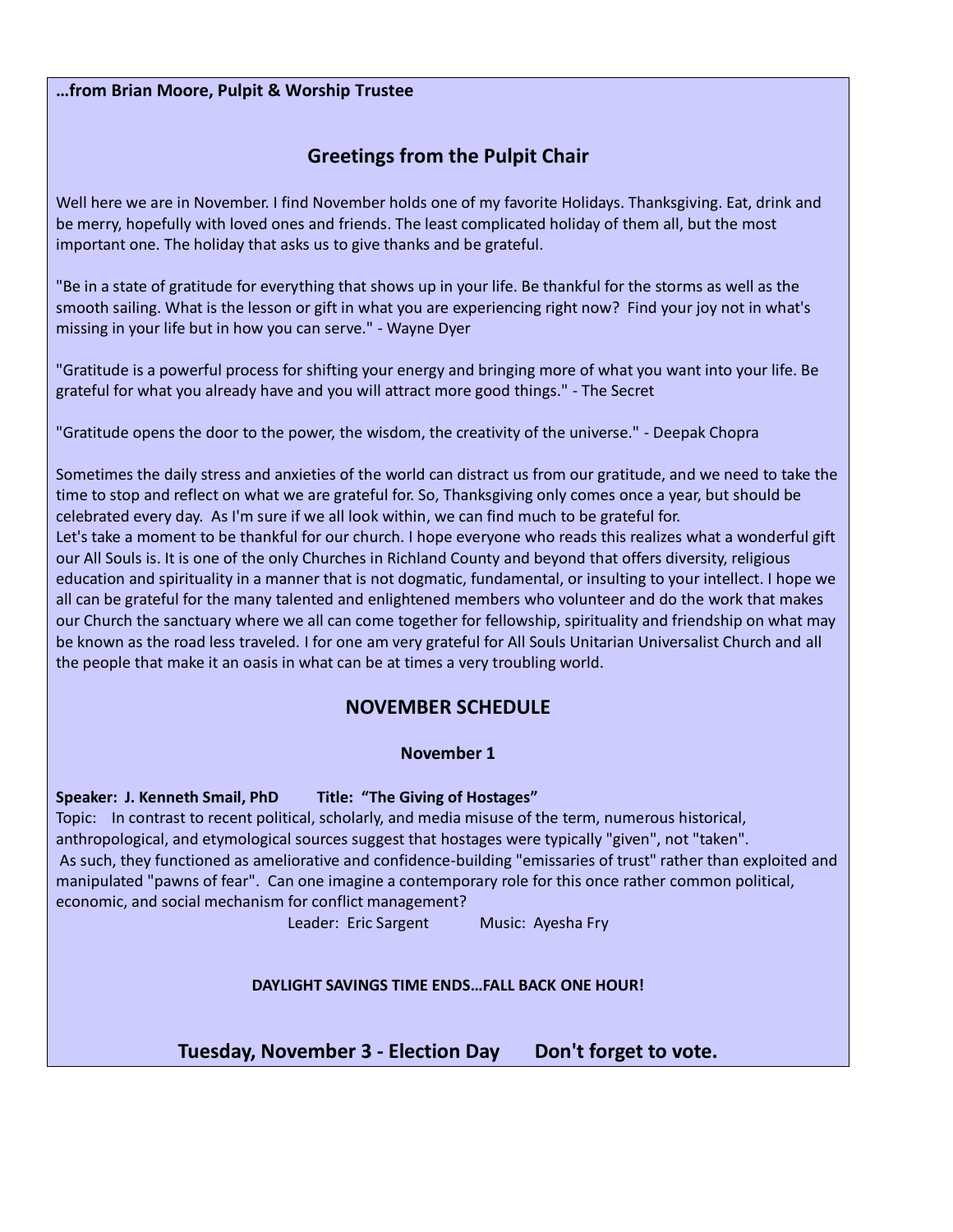**...Pulpit & Worship cont.**

#### **November 8**

**Speaker: F. Christopher Reynolds, M.Ed. Title: "De-Colonizing Our Relationship to Our Ancestors: How Dreams of the Departed Bring Healing Gifts"**

Topic: In the autumn, in many traditions, it is the season of gratitude for the harvest as well as a time to honor the Ancestors in some way. It is possible to de-colonize our faith by including indigenous wisdom about the Ancestors. This talk will focus on the Ancestors, dreams and spiritual experience.

Leader: Brian Moore Music: Trio Alla Breve

#### **November 15**

**Speaker: Rev. Elaine Strawn Title: "The Path"** Topic: We'll look at Chet Raymo's book "The Path: A Walk through the Universe". Naturalism has been part of the Unitarian Universalism since Transcendentalism in the 19th Century. What gives you a sense of awe? Leader: Bruce Kilgore Music: Ayesha Fry

#### **November 22**

**Speaker: Carole Elchert Title: "Living the Simple Life Is NOT Simple: Learning to Live with 'Enough'"** Topic: For over 30 years, writer Carole Elchert and artist Philip Sugden have lived together in a 15' by 30' stone cottage under the sheltering canopy of some of the largest trees in Northwest OH. When they moved into this one-room house, they were eager to experience the "simple life", and so they put a bold statement on the door – "Here resides Carole Elchert & Phil Sugden, dedicated to the simple life". They were not prepared, however, for the rigors and difficulties of the place: that served the natural world with its fickle demands; that coaxed creativity, contemplation, spirituality into their comfortable routines and mundane goals; that made them question the choices, and necessities of modern life. In the years that followed their youthful enthusiasm and naiveté, they learned how to make themselves at home with a simpler, pared down life. In her PowerPoint presentation, with images and a PBS TV scenic Stop episode, Carole will tell the "rest of the story", revealing why and how the simple life just is not simple for most people in the  $21<sup>st</sup>$  century. Her essay, "Making Life a Home", was featured in an International Anthology of writings, poetry, and reflections on the simple life. Leader: Cheryl Church Music: Trio Alla Breve

#### **Thursday, November 26 - Happy Thanksgiving Day**

#### **November 29**

**Speaker: Dr. Walter Kania Title: "Founding Father of the New Age"**

Topic: He is often called the "Founding Father of the New Age". Perhaps this is because he stepped aside from the prominence and orthodoxy of Dr. Sigmund Freud. Perhaps it is because he engaged in some of the thoughts and activities of the flower children of the '60s before it became popular. He was original and imaginative. He placed words and concepts into the field of psychology that have become a part of everyday language. Who was he?

Leader: Reed Richmond Music: Ayesha Fry

**Kenya Coin Collection & Potluck**

**Peace, Love and Namaste to All Souls**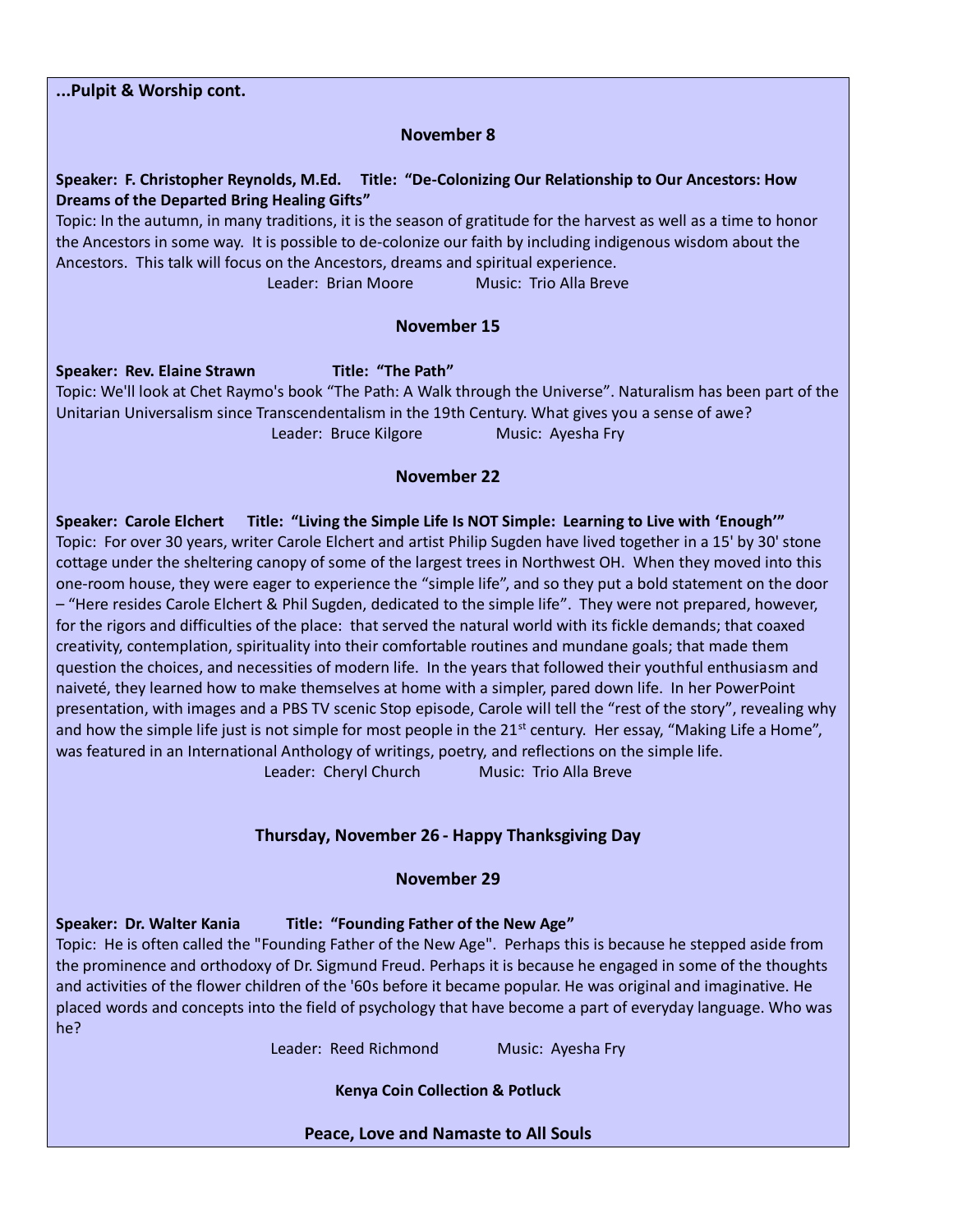# **Living Lotus Zen Sangha November Schedule**

#### **Monday, November 9: 6:30pm - 8:00pm**

#### **Relax, It's Just Coffee - 105 N. Main St. Mansfield, OH 44902**

Sangha members and friends are invited for coffee and informal discussion over a case in this Zen book. NEED NOT HAVE ATTENDED PREVIOUS SESSIONS to jump iN!

BOOK: "The Gateless Barrier" by Robert Aitken.

Suggested selections to have read before discussion: Case #5: "Hsiang-yen: Up a Tree"

The priest Hsiang-yen said, "It is as though you were up in a tree, hanging from a branch with your teeth. Your hands and feet can't touch any branch. Someone appears beneath the tree and asked, `What is the meaning of Bodhidharma's coming from the West?' If you do not answer, you evade your responsibility. If you do answer, you lose your life. What do you do?"

Bring your thoughts, notes, insights and confusions and a friend!



#### **Monday, November 23: 6:30pm - 8:00pm**

#### **All Souls U.U. Church - 25 Church St. Bellville, OH 44813**

Everyone is welcome to practice with us! No previous meditation experience necessary. The church is opened at 6:00 p.m. Please enter from the side door, and we sit upstairs.

Loaner meditation cushions (Zafus & Zabutons) are available, as well as pews for those who prefer/need to sit in a chair.

#### **Schedule**

 6:30pm-6:50pm - Zazen (Sitting Meditation) 6:50pm-7:00pm - Kinhin (Walking Meditation) 7:00 pm-7:20pm - Zazen - Second Period of Zazen 7:20pm-7:30pm - Liturgy - Heart Sutra, Chanting and Prostrations 7:30pm-8:00pm - Sangha Discussion & Business

Brief Beginner's guide to Zazen & Kinhin: <http://global.sotozennet.or.jp/eng/practice/zazen/howto/index.html>

For more information, please visit our website and Facebook pages.

 <https://www.facebook.com/Living-Lotus-Zen-Sangha-221565108160/> <https://sites.google.com/site/livinglotuszensangha/>

# **In Gassho,**

# **Jacqueline Moore**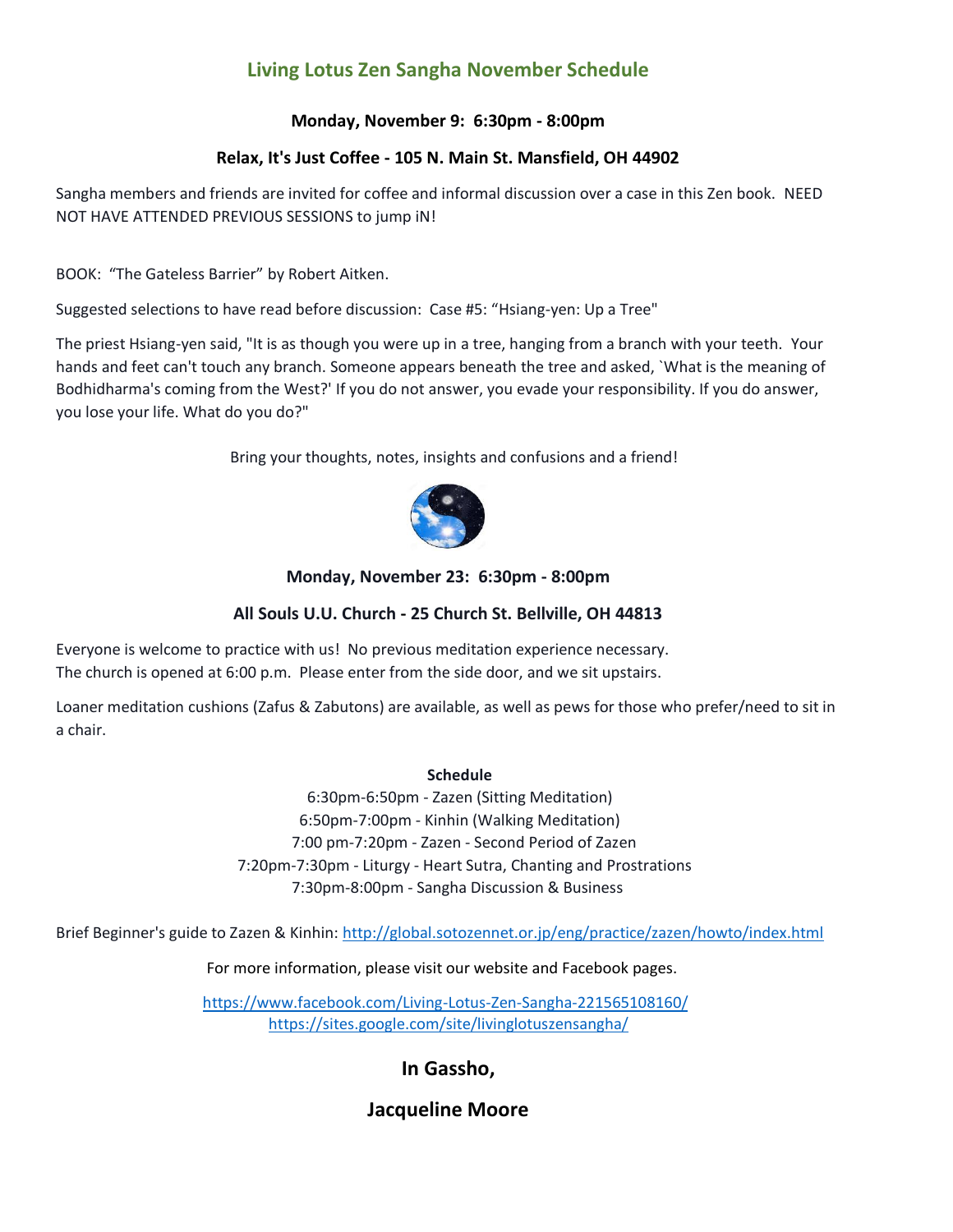# *HOLIDAY BAZAAR & LUNCHEON*

# **ALL SOULS UNITARIAN UNIVERSALIST 25 CHURCH STREET – BELLVILLE**

# **SATURDAY, NOVEMBER 14**

**BAZAAR: 9:00 AM – 2:00 PM LUNCH SERVED: 10:30 AM – 1:30 PM**

**Lovely Like-New Treasures Delectable Homemade Candy & Baked Goods Beautiful Evergreen Holiday Swags Raffle**

# *Delicious Lunch Menu*

**Creative Salads Comforting Homemade Soups Famous Beef & Noodles Tasty Shredded Chicken & Sloppy Joes Ann's Fabulous Homemade Pies**

> **CALL TO ORDER FOR CARRY-OUT 419-886-3497**